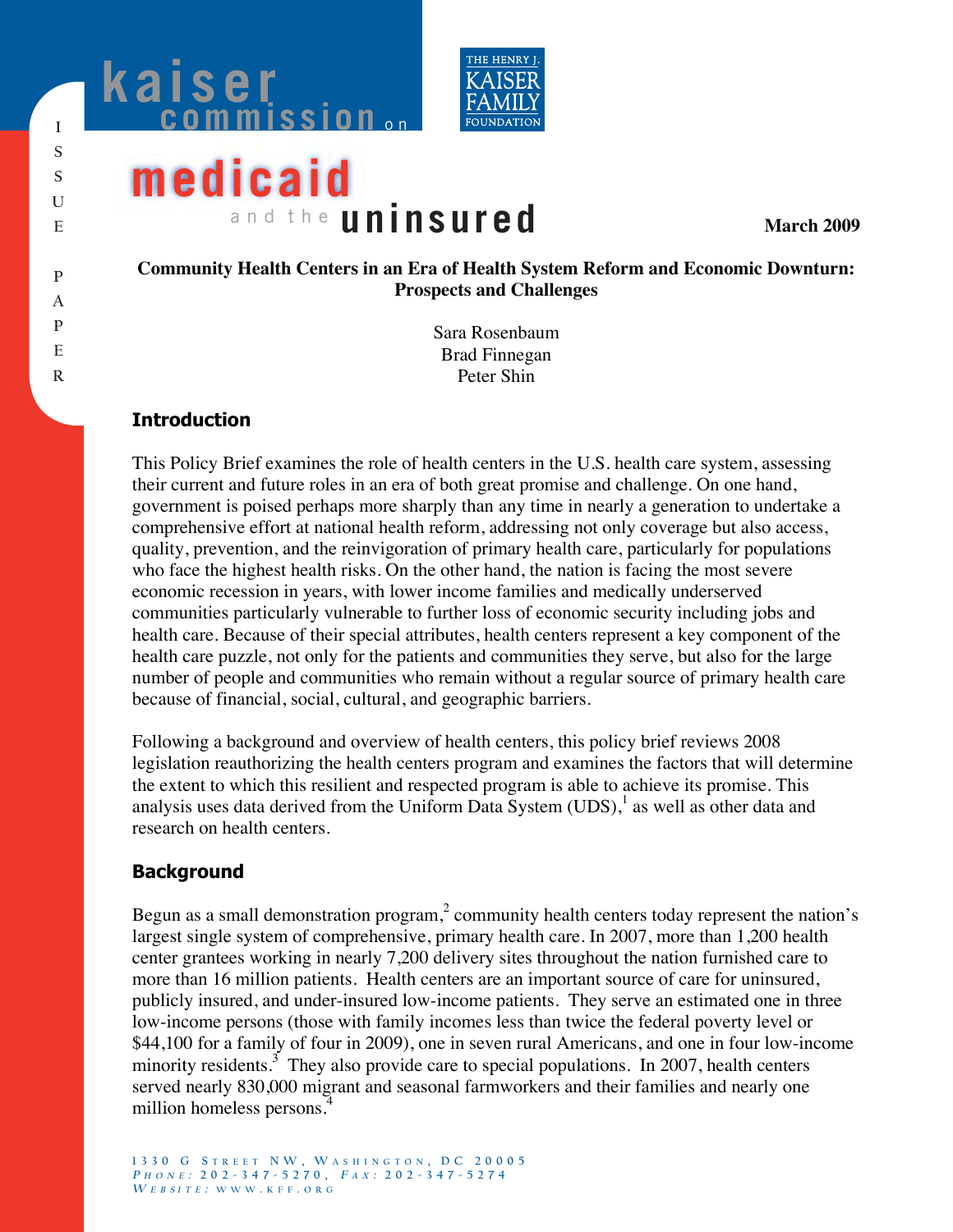The term "health center" includes both clinics that receive developmental and operational grants under §330 of the Public Health Service Act,<sup>5</sup> as well as entities, known as "look-alike" health centers, whose development and basic operational support comes from state and local funds but that meet all requirements applicable to federally funded health centers. Both federally funded and "look-alike" health centers are classified as "federally qualified health centers (FQHCs)" under Medicare, Medicaid and the State Children's Health Insurance Program (CHIP). This designation entitles the qualifying centers to special payment standards to ensure that grant funding earmarked for care of underserved and uninsured populations is not needed to offset payment losses that otherwise might accrue under discounted public insurance payment rates.<sup>6</sup> FQHCs are mandatory outstationed enrollment sites for Medicaid, providing assistance to pregnant women, children, and families who wish to apply for Medicaid.<sup>7</sup> They are also covered by the Public Health Service Act's §340B prescription drug program,<sup>8</sup> which enables them to offer low-cost prescription drugs to uninsured patients. Federally funded health centers also receive other important forms of federal financial support.<sup>9</sup>

## **Key Characteristics of Health Centers**

All health centers, whether or not they receive §330 grants, possess four bedrock characteristics required by statute that set them apart from other safety net providers. First, health centers must be located in, or targeted to serve, populations and communities that are medically underserved or that experience a shortage of primary health care professionals. Second, health centers must

furnish a comprehensive array of specified primary health care services in a way that adheres to federal quality and productivity standards and they must fully participate in government insurance programs.

Third, health centers must establish sliding fee scales based on patients' ability to pay for care. This requirement compels health centers to discount the cost of care in advance of service rather than simply writing off bad debt and uncollectable bills, a common practice used by other nonprofit health care providers to calculate their charitable care obligations.  $10$ 



Finally, and perhaps most uniquely in relation to other health care safety net providers, health centers by law must be governed by community boards, a majority of whose members are health center patients.

## **Patients Served by Health Centers**

The policy mission of health centers has enormous implications for the characteristics of their patients. Nearly all patients are low-income.<sup>11</sup> In 2007, 70 percent of all patients had family incomes at or below 100 percent of the federal poverty level, while more than 90 percent had family incomes at or below twice the federal poverty level (Figure 1). Health center patients are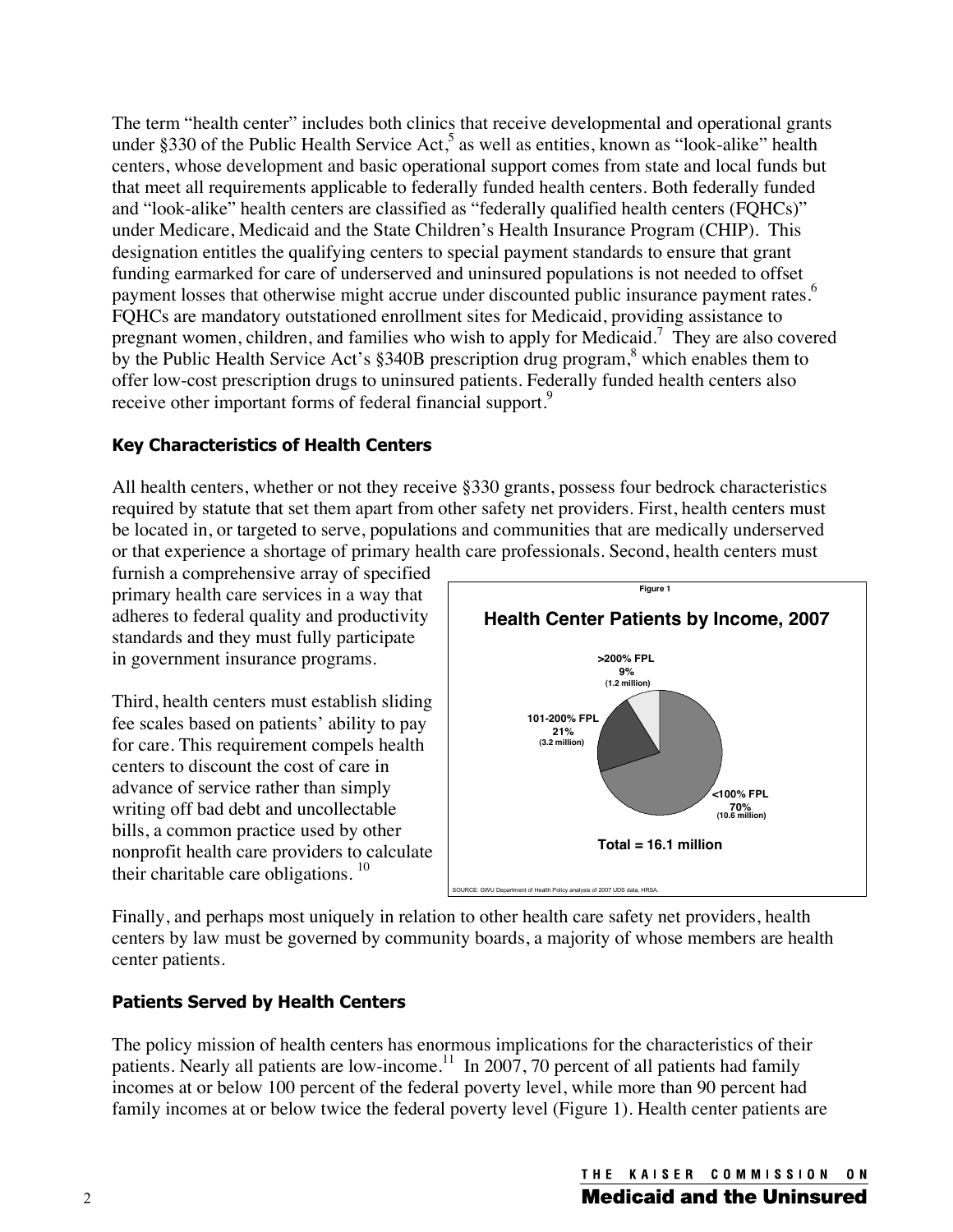also racially and ethnically diverse; in 2007, minority patients comprised half of all health center patients, and one-third of all health center patients were of Hispanic/Latino ethnicity (Figure 2).

Health centers furnish primary care across the lifespan, caring for patients of all ages. In 2007, more than one-third of health center patients were children and adolescents, making health centers a major source of pediatric health care for low-income children (Figure 3). At the same time, nearly one in 12 patients was over age 65.

The growing number of elderly health center patients represents a trend that carries important implications for health center practice. Between 1996 and 2007, when the total U.S. elderly



population grew by 12 percent, health centers experienced a surge in the number of elderly patients served, increasing 89 percent from 597,000 to nearly 1.13 million patients. Health centers in the South are most likely to serve higher proportions of elderly patients. Nearly half of the health centers with high Medicare patient populations—defined as more than 11.6 percent of the health center patient population—are located in the South (Figure 4).

Health center patients are disproportionately uninsured. In 2007, 39 percent of all health center patients were uninsured (Figure 5). Another 35 percent of patients were covered by Medicaid. As a result of their low family incomes and sometimes unstable employment situations, health center patients can experience frequent changes in coverage status, moving from Medicaid coverage to being uninsured and back again.<sup>12</sup> In addition, while 16 percent of health center patients have some level of private health insurance, research examining health centers'



financial experiences with private health insurance suggest that many of these patients have policies offering only limited coverage and face high deductibles and cost-sharing.<sup>13</sup>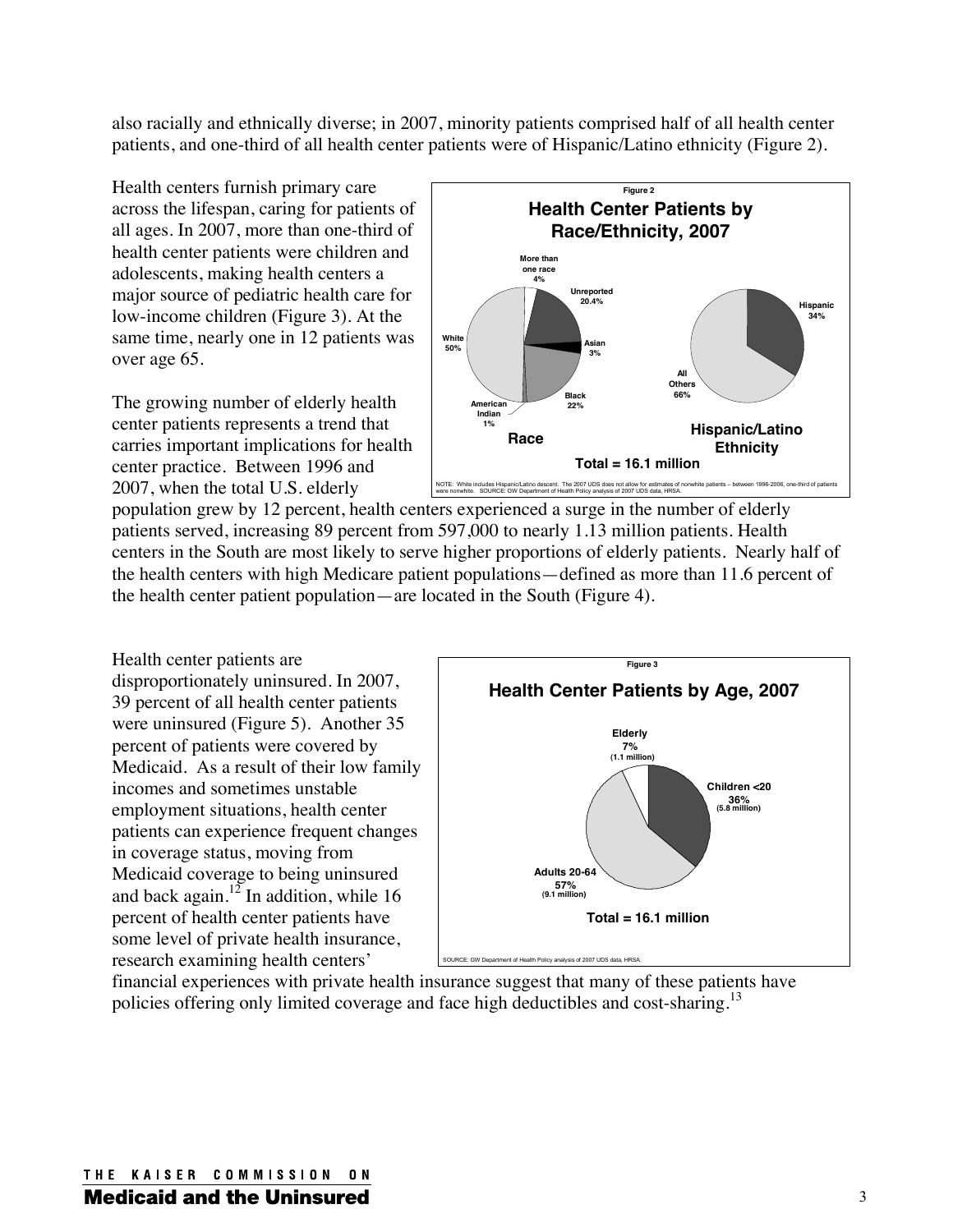The role of health centers in caring for uninsured patients has increased in recent years. Between 1990 and 2007, the proportion of the total uninsured population served by health centers more than doubled from 6 percent to nearly 14 percent. Health centers have been able to respond to this enormous growth by doubling the number of grantees and by adding staff, expanding sites, and achieving greater efficiencies linked to improved service integration and participation in integrated managed care arrangements. Between 1996 and 2006, the proportion of health centers reporting managed care participation increased from 17 percent to 60 percent.

#### **Health Centers and the Quality of Patient Care**

Patients served by health centers are more likely to suffer from serious and chronic conditions than low-income patients who receive care in private physicians' offices. Figure 6 shows that 25 percent of all health center visits involve patients with serious and chronic health conditions compared to 16 percent of visits to private primary care physician offices. The challenging health needs of their patients require health centers to maintain special skills in the management of low-income patients with multiple chronic conditions. Health centers have demonstrated success in furnishing care to this population.<sup>14</sup> Patient outcome data from a comprehensive evaluation of health center performance show that on specific measures of diabetes care, the health centers participating in the evaluation exceeded the national benchmarks.15





**Medicaid**

**35%**

**(5.7 million)**

**Medicare**

**(1.2 million)**

**8%**

**Other Public**

**2%**

**(415 thousand)**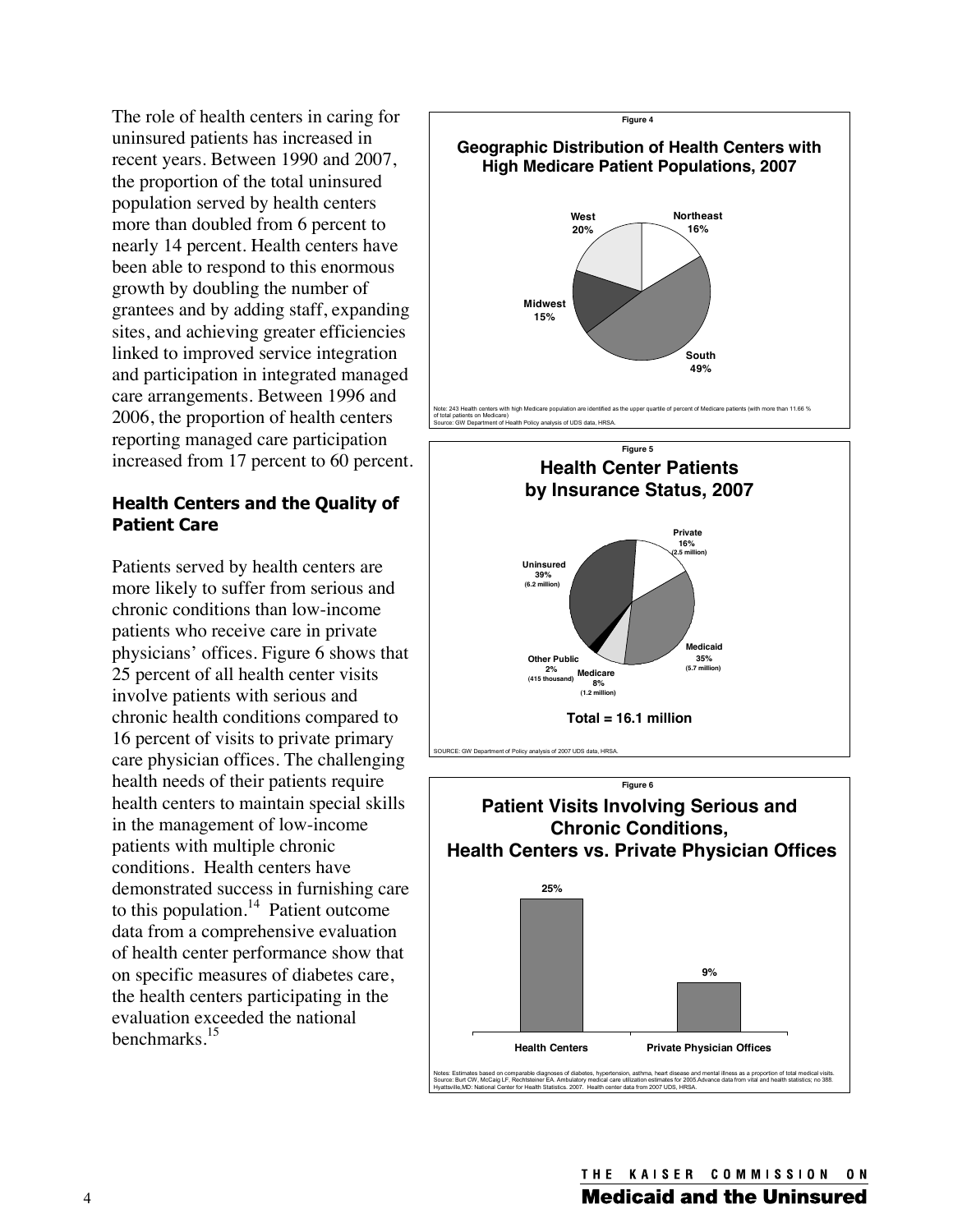A 2008 analysis comparing preventive care performance for Medicaid and uninsured patients in health centers and other settings found that even though health center patients were more likely to be lower income, minority, and in poorer health, health centers outperformed other practice settings in the level of preventive care they provided (Figure  $7$ ).<sup>16</sup> Specifically, health center patients were more likely to receive preventive services such as counseling on diet, smoking cessation, and alcohol consumption. However, access to specialty care for patients with more complex medical and behavioral problems is much more difficult to secure due to lack of available providers, particularly for uninsured and Medicaid patients.<sup>17</sup>

Health centers play a particularly important role for low-income women of childbearing age, infants, and children. In 2007, nearly 250,000 infants were born to health center patients, making health centers a source of care for approximately one in eight low-income babies.<sup>18</sup> Pediatric care is one of health centers' most important activities. In 2007, 5.8 million children under 19, representing one in every five low-income children in the U.S., received care at health centers.<sup>19</sup> Extensive research into the impact of health centers on pediatric health shows that health center services have led to



reductions in community infant mortality rates, an increase in the number of children with a regular source of primary care, and increased use of preventive pediatric care.<sup>20</sup>

Despite their achievements, health centers face serious challenges in securing the full range of health care that their patients need. Compared to physicians in private practices, health centers are more likely to experience referral barriers for both their uninsured and Medicaid patients (Figure 8). While the causes of this greater difficulty are not known, one possible explanation lies in the far greater numbers of uninsured and Medicaid patients served by health centers, which perhaps inevitably increases the potential for health center clinical staff to encounter referral problems.

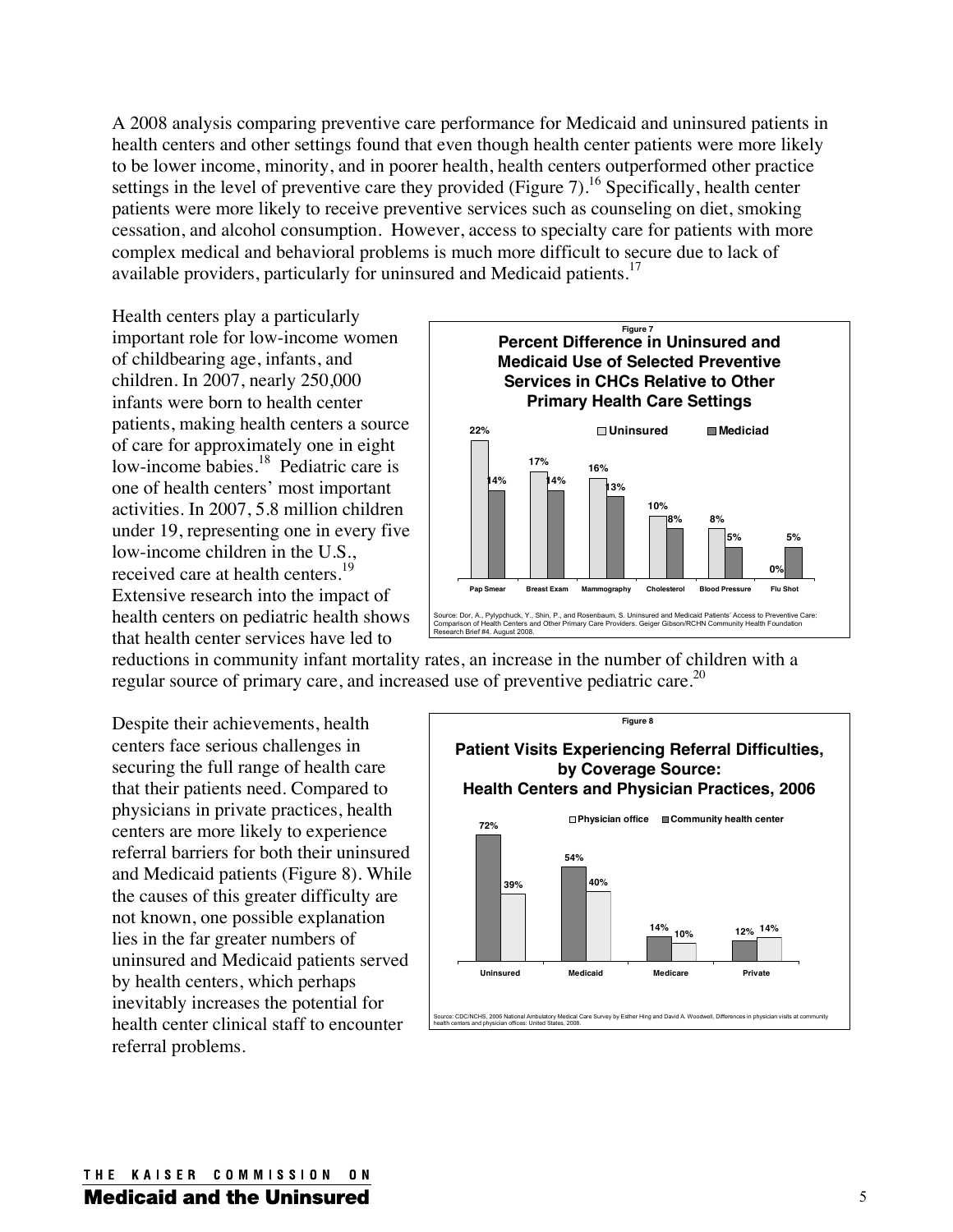#### **Health Center Revenues**

Health centers depend on a combination of Medicaid payments, grant revenues, and other sources of funding to support their operations. While Medicaid and grant funds are most significant to health centers, the relative importance of these two funding streams has changed over the years. At the same time that grant funding failed to keep up with inflation, growth in Medicaid revenues has fueled health center expansions. Medicaid policy changes, including eligibility expansions (particularly for low-income children and families), the addition of FQHC services as required services, and rules ensuring that payments to health centers reflect the



reasonable cost of care, led to the increased payments. In 1985, Medicaid patients reflected 28 percent of all health center patients but only 15 percent of revenues. By 2007, Medicaid patients and revenues stood in parallel; grants for the care of uninsured patients had declined to only 21 percent of operations from their earlier 51 percent level (Figure 9). The increase in Medicaid financing over time is the principal explanation for health centers' ability to grow to meet the ongoing needs of their low-income patients.

While Medicaid payments have been key to health centers' success, private insurance revenues are strikingly low in relation to the proportion of health center patients who are covered by private health insurance. In 2007, the proportion of patients with private health insurance stood at 16 percent of all health center patients; however, payments from private health insurance represented only 6 percent of health center operating revenues. This discrepancy in revenues may reflect numerous factors, including more limited coverage, higher cost-sharing, and lower payments that lack the



special features of the FQHC payment system.<sup>21</sup> These key differences have had a considerable financial impact on health centers; the estimated cumulative losses experienced by health centers over the 1997-2007 time period as a result of the revenue gap between private insurance and health center costs surpasses \$5 billion (Figure 10). If compensated for these losses, health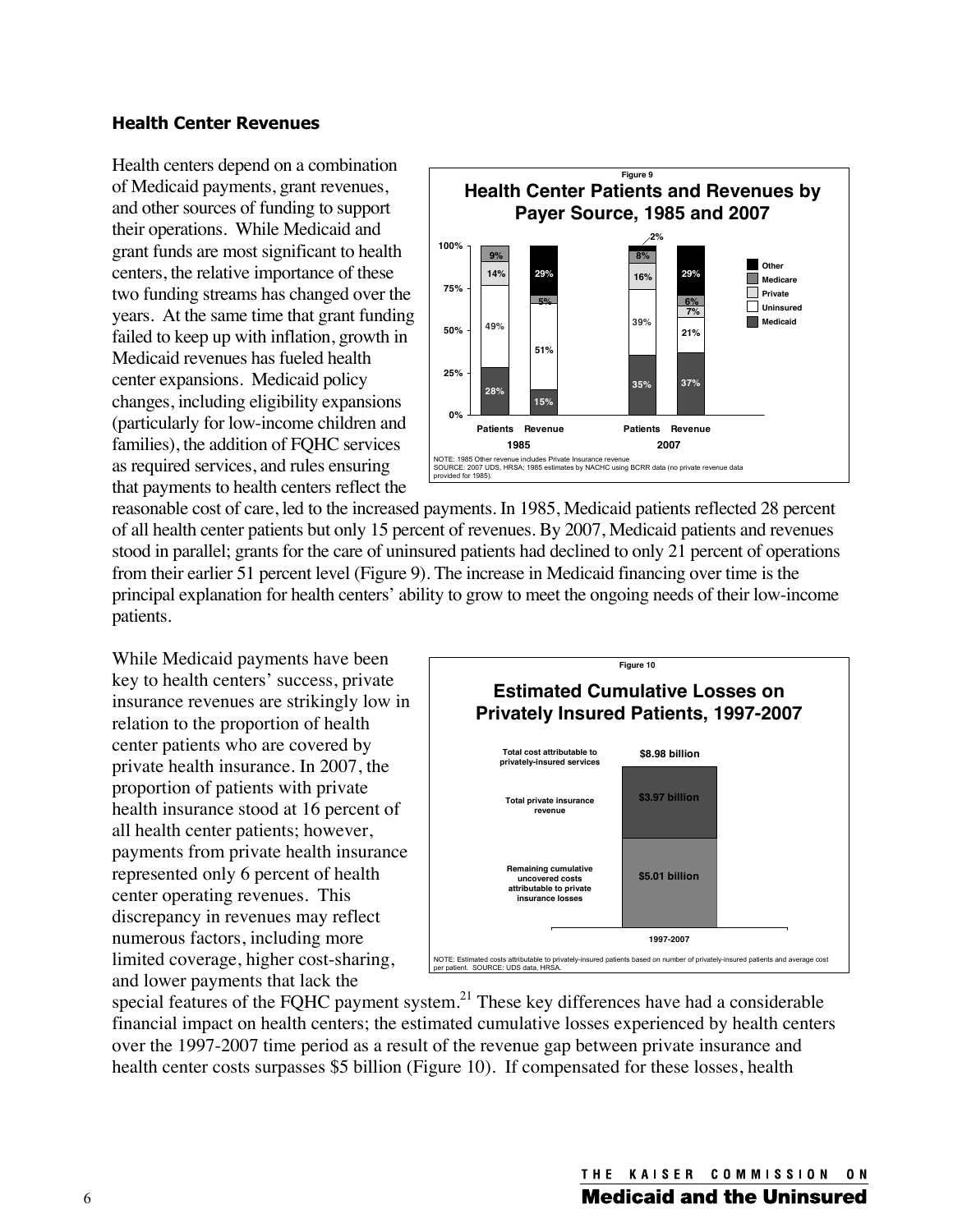centers would be able to provide comprehensive primary care services to an additional one million uninsured patients.

The losses experienced by health centers under private health insurance are intensified by the stagnation of grantrelated revenues. In real dollar terms, federal discretionary funding for health centers grew only 12 percent from 1980 to 2007, despite a 22 percent growth in the total number of health centers (Figure 11) and a more than three-fold increase in the number of patients served. $^{22}$ 

Just as the health status characteristics of health center patient visits are substantially different from those who receive care in physicians' offices, important



considerations also distinguish health centers and physicians where operating revenues are concerned. In an office-based primary care physician practice, 55 percent of patients are covered by private health insurance, compared to 16 percent in the case of health centers. By contrast, Medicaid and uninsured patients comprise 35 percent and 39 percent, respectively, of all health center patients, while these two groups make up only 17 percent and 4 percent, respectively, of patients served (Figure 12).

#### **Health Centers as Medical Homes Offering Medical, Dental, and Mental Health Treatment**

By virtue of their mission and their funding requirements, health centers display the attributes of "medical homes," a concept that emphasizes coordination and comprehensiveness of care, the ability to manage patients with multiple health care needs, and key practice characteristics such as the use of appropriate health information technology and the provision of information about health care quality.23,24 With the promise of



higher quality and lower health care costs, states and payers are increasingly moving towards understanding and recognizing such enhanced care delivery models.<sup>25</sup>

Even though their patient population includes some of the most vulnerable populations, including migrant and homeless families, health centers effectively serve as medical homes, bringing high quality, affordable health care to communities that would otherwise lack it.<sup>26</sup>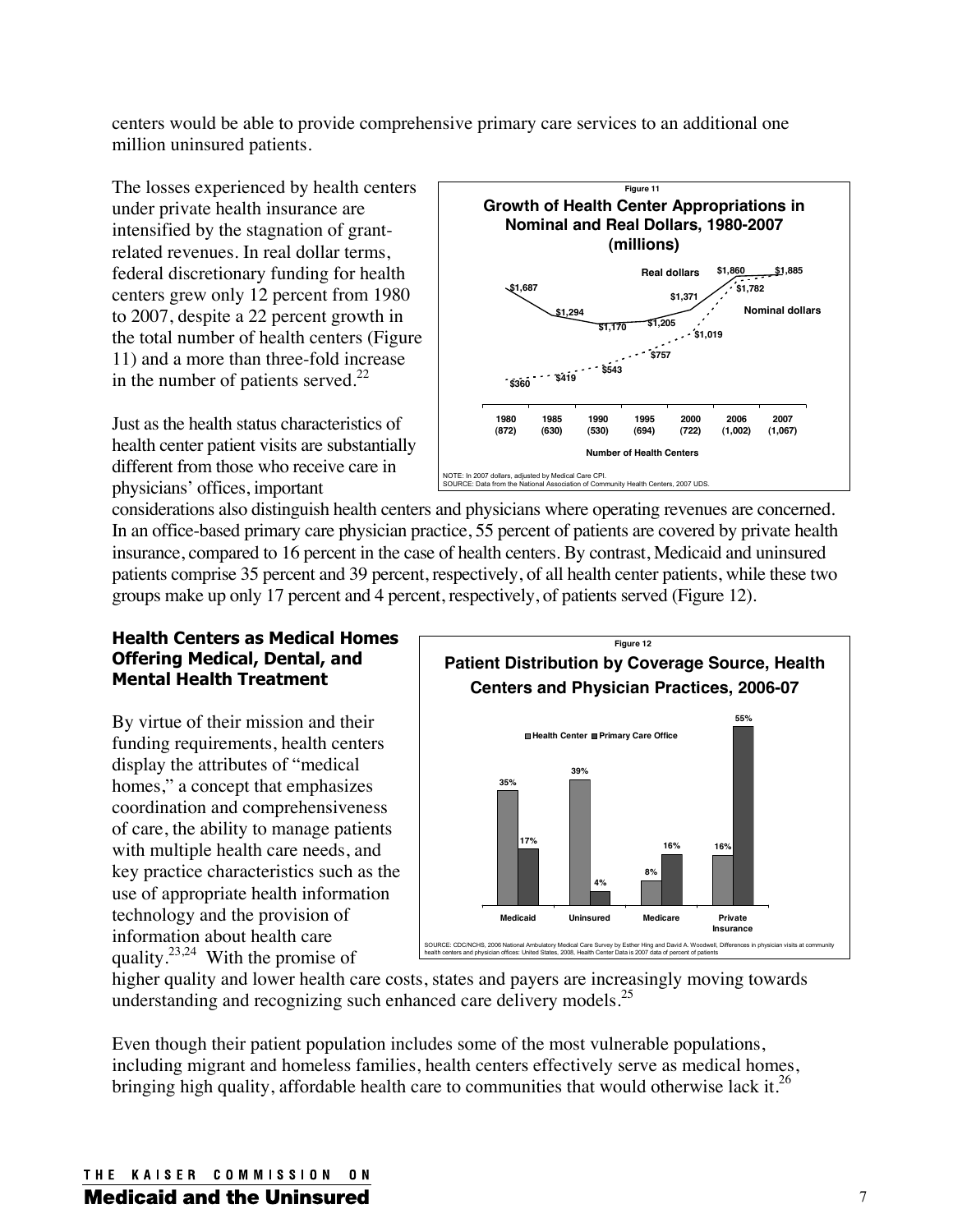Because of the mission and location, health centers serve large volumes of patients with serious chronic diseases, including diabetes, HIV, cardiovascular disease, emphysema and behavioral and substance use illnesses. As medical homes, health centers either provide or arrange for a broad array of health care (Figure 13).

As part of the commitment to the medical home model, health centers are increasingly providing services, such as dental and mental health care, that are needed by patients. While 75 percent of all patient visits were for medical care, treatment linked to dental and behavioral health care comprised 11 percent and 6 percent of all visits, respectively. The growth in mental health and dental care at health centers has been especially pronounced, a response to increasing patient need as other sources of primary health care for publicly insured and uninsured patients shrink. $27$  Between



2000 and 2007, the number of patient visits for dental care increased by 123 percent and those for mental health care grew by 225 percent. By contrast, over this same time period the number of patient visits for medical care grew by a more modest 59 percent (Figure 14).

Despite their ability to provide a wide range of treatment and services in keeping with patient needs, health centers face numerous obstacles to being recognized as qualified medical homes. Their financial constraints make it difficult to attract and retain clinical staff or to adopt expensive electronic medical record systems. As noted earlier, few providers are available in underserved areas to coordinate with, particularly for uninsured care. Health centers are also heavily reliant on Medicaid and the varying payment rules and major changes in coverage and benefits present unique



challenges for sustaining continuous care management.28 Beyond workforce and financing challenges, the major obstacle for medical home recognition lies with the ability to adopt and use health information technology. While HIT can encompass various types of information systems, including patient registry data which are available in most health centers, only 13 percent would meet the electronic medical record criteria.<sup>29</sup> As of 2008, all health centers must report on certain key performance measures as a condition of federal funding, but few are able to do so on an electronic basis.30 At the same time, health centers provide services that exceed the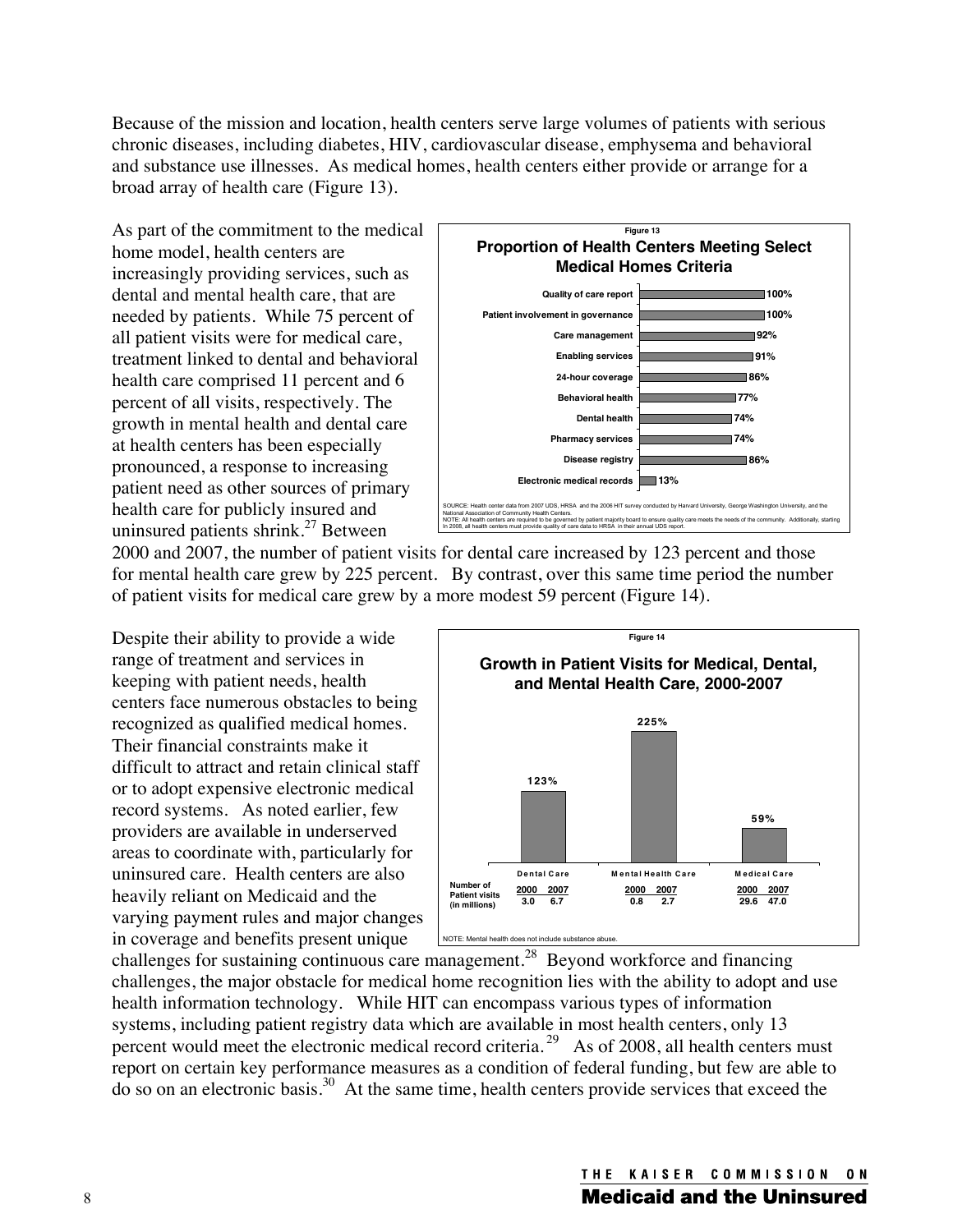medical home criteria, including direct input of patients on practices via the patient majority board and responsiveness to and impact on community need.

## **Health Centers as Creators of Jobs and a Local Economy Stimulus**

As health centers have grown, so has their workforce. Between 2000 and 2007 the number of

medical staff employed by health centers grew by 75 percent to nearly 37,000 clinicians, while dental staff and mental health staff grew by 130 percent and 136 percent, respectively (Figure 15). In 2007, health centers accounted for slightly more than 49,000 jobs in some of the nation's most economically depressed inner city and rural communities. A 2008 estimate of health centers' impact on local economies concluded that each \$1 million invested in health centers can be expected to yield a \$6 million rate of return while providing comprehensive health care to an additional  $8,400$  patients.<sup>31</sup>



## **Challenges and Opportunities**

The past year has seen major changes in federal health center policy, leading to both enormous opportunities and challenges for health centers. Several key legislative initiatives were enacted in 2008 and 2009. These new laws and their impact on health centers are described below.

**The Health Care Safety Net Act of 2008**. The Health Care Safety Net Act of 2008<sup>32</sup> was enacted in October 2008. It reauthorizes the health centers program for four years (through FY 2012) and anticipates program growth of 50 percent over this time period through funds to develop new health centers and expand the reach of existing grantees. If met, this growth trajectory is expected to increase the total number of patients served by health centers to more than 25 million by the end of FY 2012. The Act also envisions an expansion of quality improvement efforts, an increasing emphasis on integration strategies between health centers and larger health care delivery systems, and significant growth in the National Health Service Corps, whose members are extensively deployed at health centers. This commitment of resources to health centers and the National Health Service Corps recognizes the essential need to build primary care capacity in poorer communities. Whether these federal goals are reached over time will depend on several factors, including Medicaid, and to a lesser extent Medicare, coverage and payment policies; the ability of health centers to secure access to the capital necessary to develop new sites and expand existing ones; and the extent to which the National Health Service Corps expansion yields the primary care workforce whose availability is crucial to health center growth. Another consideration is whether possible future health insurance reforms reach lower income uninsured patients and how any new coverage is provided to this population.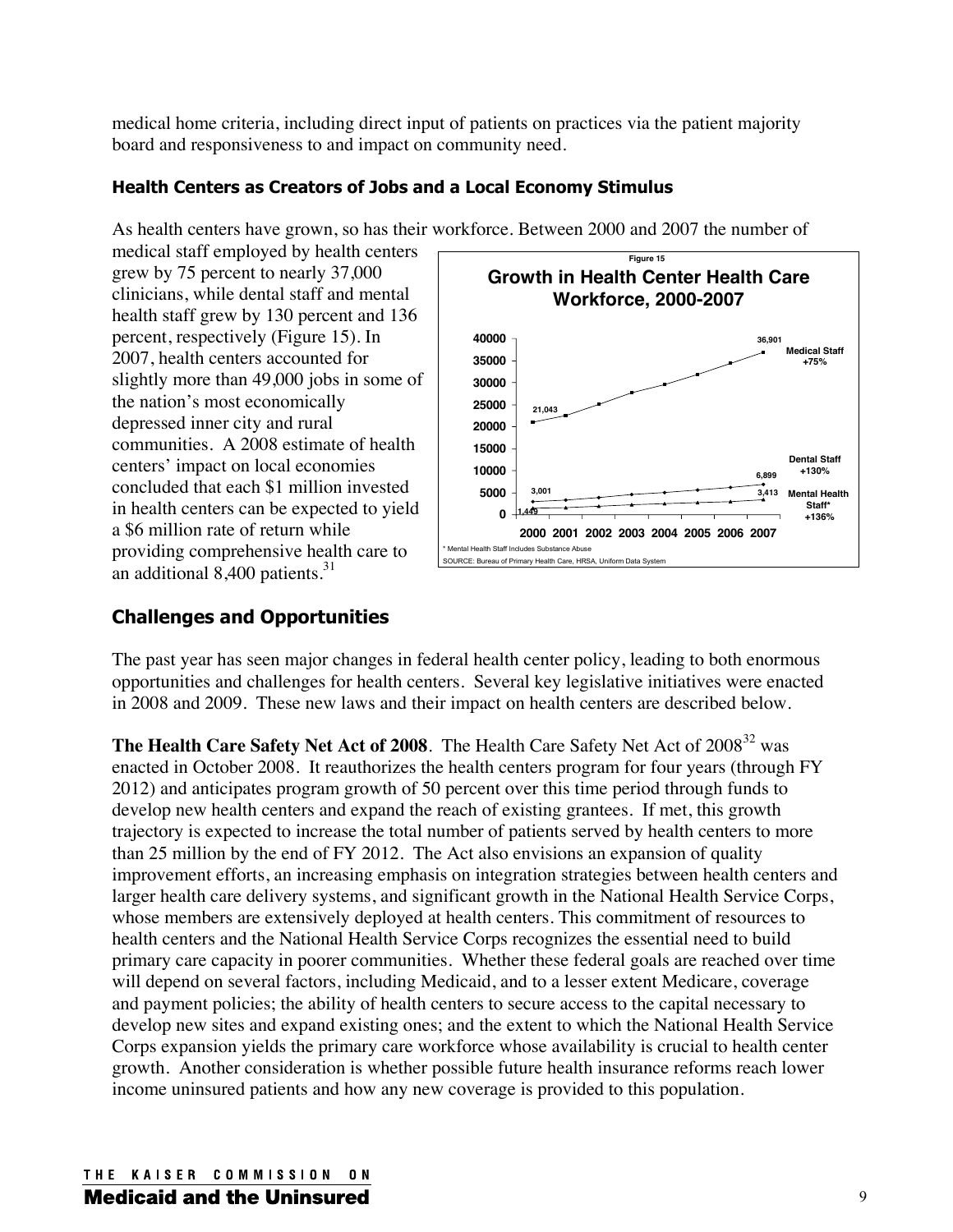**The Children's Health Insurance Program Reauthorization Act of 2008 (CHIPRA).***<sup>33</sup>* CHIPRA, signed into law on February 4, 2009, extends and expands CHIP. The reauthorization of CHIP is important to health centers in several respects.

*Enrollment and retention reforms.* CHIPRA's emphasis on enrollment and retention includes both steps to bring greater efficiencies to enrollment, as well as financial incentives to states to undertake administrative innovations that spur enrollment.<sup>34</sup> As a result, experts project CHIPRA will predominantly benefit children already eligible for coverage but unenrolled (3.4 million of the 4.1 million children added by  $CHIPRA$ <sup>35</sup> Health centers can be partners in finding and enrolling uninsured children. In 2007, they served 1.4 million uninsured children or nearly onequarter of all uninsured low-income children that year.<sup>36</sup> Key to a successful partnership will be fostering an active collaboration between health centers, state and regional primary care associations, and state Medicaid and CHIP agencies to design enrollment and retention innovations that link strongly to health centers and the communities in which they are located.

*Strengthening CHIP benefits.* CHIPRA strengthens dental and mental health benefits for children in CHIP, including requiring states to include dental benefits in their CHIP plans. This benefit expansion is vital to improving children's health, but will also help those health centers providing these services. As coverage improves for children who may have been under-insured when it came to dental and mental health needs, health centers will be able to use the additional revenues to support these services for patients without coverage.

*Payment reforms.* CHIPRA extends to CHIP the same payment methodology for health centers used in Medicaid. This provision establishes a cost-related payment system in those states that operate separate CHIP programs, use private health insurers to administer their separate state CHIP plans, and that have not already directed their CHIP plan administrators to pay health centers in accordance with the Medicaid prospective payment methodology. Although the impact of this reform is considered so small as to not merit discussion in the Congressional Budget Office cost estimates accompanying the reauthorization,  $37$  the extension of the Medicaid prospective payment system to CHIP will be important to health centers, enhancing their ability to care for low-income children.

**The American Recovery and Reinvestment Act of 2009 (ARRA)**. 38 Passed in February 2009 in an effort to stimulate the faltering U.S. economy, the ARRA provides important support to health centers in the areas of capital investment, workforce, modernization, and operations.<sup>39</sup> Provisions in ARRA include funding for infrastructure and HIT adoption and direct grants to expand services. ARRA also includes Medicaid provisions that are of major importance to health centers.

The law makes a \$1.5 billion capital investment over two years in health centers for construction, renovation, equipment purchase, and HIT acquisition. These funds will support the opening of new centers, expansions of current centers, and the broader adoption of HIT by health centers. The legislation also provides \$500 million over two years to support expanded services to uninsured patients, whose numbers appear to be surging in many communities as a result of the economic recession. In addition, ARRA allocates \$300 million to the National Health Service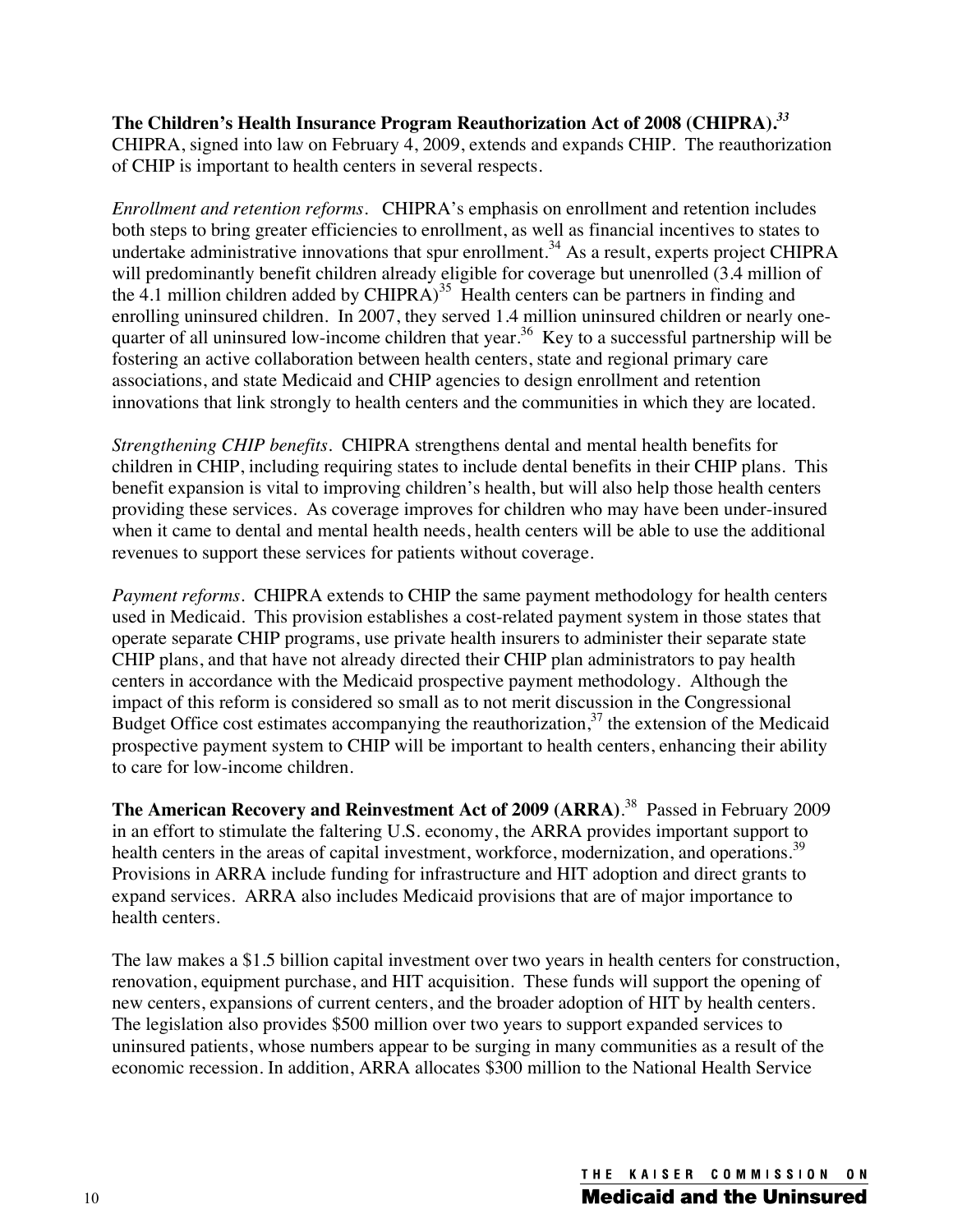Corps scholarship and loan repayment program, funding that is expected to benefit health centers because of their heavy reliance on physicians from the National Health Service Corps.

Through the Medicaid program, ARRA includes additional incentives to spur HIT adoption. These Medicaid incentives provide federal funding to certain providers, including health centers, for the purchase, implementation, use, and maintenance of HIT. Approximately 13 percent of health centers have achieved adoption of minimum HIT functionalities<sup>40</sup> and this federal support should dramatically increase the number of health centers that are able to incorporate HIT into their ongoing practice. The emphasis in ARRA on HIT, coupled with the necessary funding to support adoption at the provider level, are expected to bring widespread changes to the way in which health centers practice medicine, leading to improvements in the quality and efficiency of the care provided.

Finally, ARRA includes a temporary increase in federal Medicaid contributions to states as a major dimension of economic recovery. These enhanced payments are intended to support state Medicaid programs at a time of increased demand and to prevent states from making cuts to their programs. To be eligible for the enhanced federal financing states are not permitted to restrict eligibility or make it more difficult for people to enroll in the program. Because of the high proportion of health center patients who have Medicaid coverage, these Medicaid funds will be important to health centers, ensuring stable Medicaid funding during a time of growth and expansion.

Measuring the cumulative effects on health centers and their patients of these three major sets of reforms will pose a significant policy challenge in coming years. Key issues that will need to be monitored include:

- The number and location of new health centers and their impact on previously unserved communities;
- The creation of new delivery sites in underserved communities by existing health centers;
- The number of patients served, their demographic characteristics and insurance status;
- Deployment of Health Service Corps personnel and the impact on health center services;
- Service expansions to include dental and mental health services;
- Medicaid and CHIP enrollment:
- HIT adoption and use and the impact on health care quality and costs;
- Improvements in population health status measures particularly in areas with a high concentration of health centers.

How these changes interact with one another can be known only with the benefit of time and research, but one of the most important areas of focus will be the association between state Medicaid policies in the area of child and adult coverage and intermediate measures of health center performance. Health centers are highly sensitive to Medicaid policies because of the importance of Medicaid as a predominant source of revenue. A key question, therefore, will be whether health centers in states that maintain and expand Medicaid and CHIP enrollment will experience greater overall growth over time.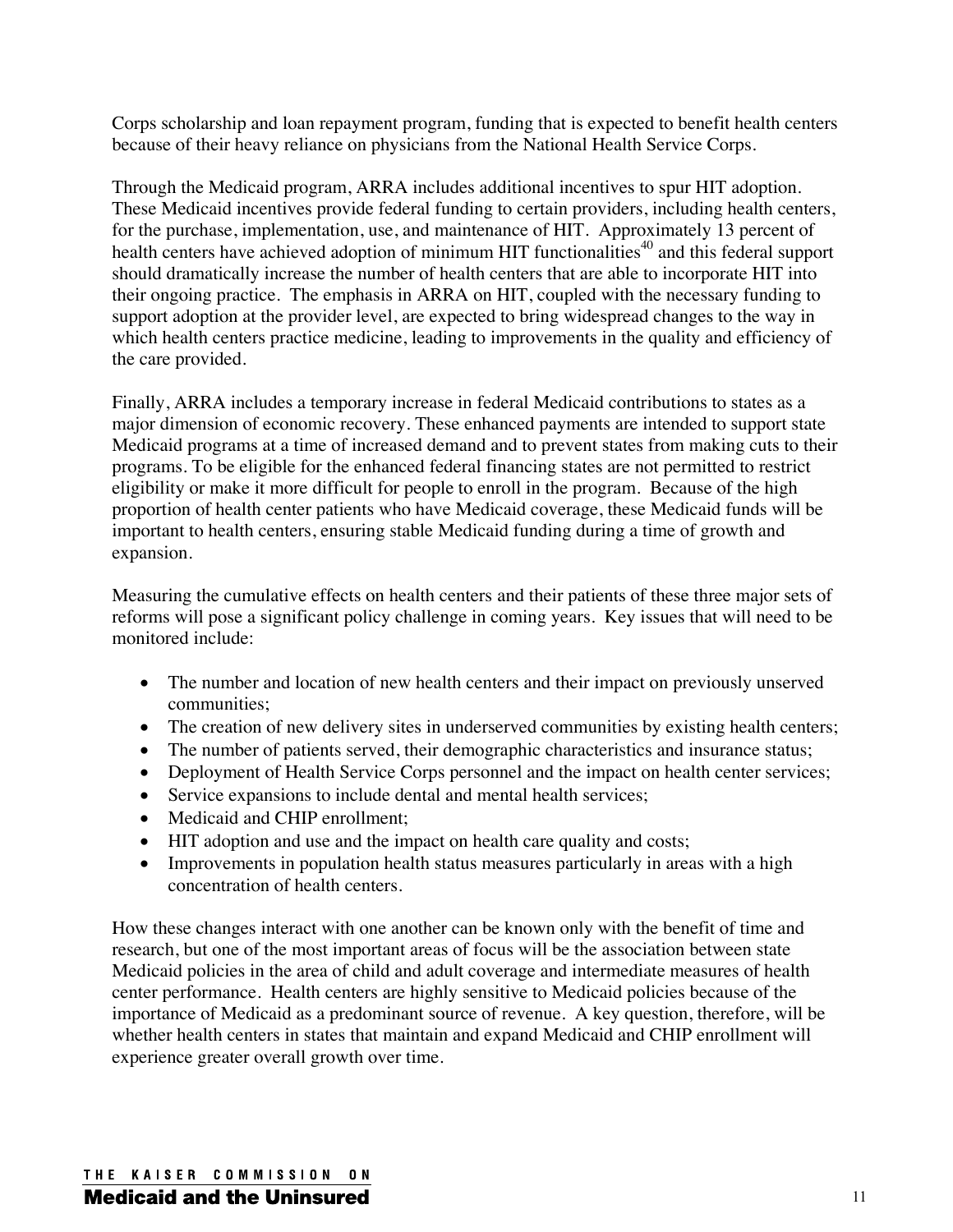Beyond the three important pieces of legislation already passed, the nation seems poised for the first major discussion in more than a decade over how to reform our health care system and provide coverage to the millions of uninsured. This debate will necessarily focus not only on coverage but also on questions of health care access, quality, and efficiency. Efforts to reform the system will likely involve strategies aimed at strengthening the primary health care workforce and shifting health care investments toward primary care, investing in a modern health care infrastructure, reducing health care disparities, and achieving improvements in health care quality while simultaneously fostering greater efficiencies through wiser use of resources. In light of their location, their mission, and their performance, health centers appear to lie at the nexus of this broadened concept of health reform.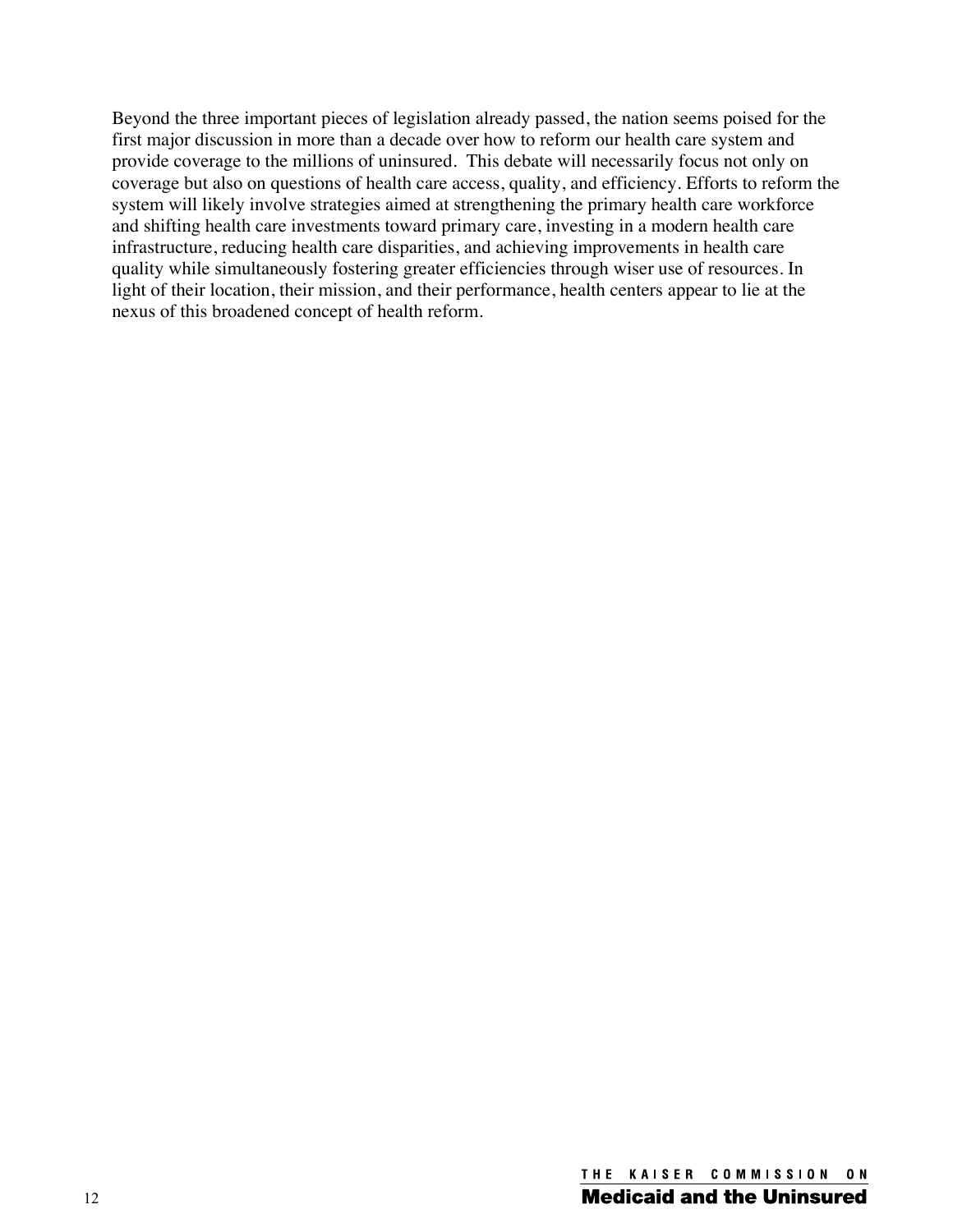### **Endnotes**

<sup>1</sup> UDS reporting is compulsory for all federally funded community health centers in operation for 13 years and provides comprehensive, granteelevel information on program performance in the areas of patients, services, revenues, staffing, and clinical, management and financial operations. In one form or another, many of the data elements contained in the UDS have been collected since 1996. At the same time, because of certain modifications to the reporting requirements over time,, portions of our analysis may be limited to a shorter time period. For example, the 1996 UDS did not include grantee financial data; furthermore, beginning with the 2005 UDS data, the Health Resources Services Administration (HRSA) began to withhold previously publicly available grantee-level information related to staffing and financial matters. As a result of this HRSA policy, certain aspects of our analysis are complete only through 2006, when we were able to secure data as a result of a formal legal protest followed by Congressional intervention.

<sup>2</sup> Bonnie Lefkowitz, 2007. *Community Health Centers: A Movement and the People Who Made It Happen.* Rutgers University Press, N.J.

3 National Association of Community Health Centers. *A Sketch of Community Health Centers: Chartbook 2009.* http://www.nachc.com/client/documents/Chartbook\_Update\_2009.pdf (Accessed February 25, 2008)

4 2007 UDS data, HRSA.

5 42 U.S.C. §254c

6 42 U.S.C. §§ 1396a(bb). For a longer discussion of Medicaid and health center financing see Peter Shin, Brad Finnegan, Jessica Sharac, and Sara Rosenbaum, Health Centers: An Overview and Analysis of Their Experiences with Private Health Insurance, Kaiser Commission on Medicaid and the Uninsured (January 2008) http://www.kff.org/uninsured/upload/7738.pdf (Accessed November 8, 2008)

7 42 U.S.C. §1396a(a)(55)

8 42 U.S.C.

 $9$  Most notably, employees of federally funded health centers are covered by the Federal Tort Claims Act (FTCA), Section 224 of the Public Health Service Act. See Health Resources and Services Administration (HRSA), Federal Tort Claims Act. http://bphc.hrsa.gov/ftca/ (Accessed November 22, 2008). The FTCA coverage classifies health center clinical personnel (as well as health professionals who work at volunteer free clinics) as employees of the federal government for purposes of medical liability coverage.

<sup>10</sup> General Accountability Office (2005), Nonprofit, for-profit, and government hospitals: Uncompensated Care and Other Community Benefits. GAO-05-743T

11 2009 HHS Poverty Guidelines. http://aspe.hhs.gov/poverty/09Poverty.shtml (Accessed November 8, 2008)

<sup>12</sup> Cunningham PJ, Felland LE, "Falling Behind: Americans' Access to Medical Care Deteriorates, 2003-2007," Tracking Report No. 19, June 2008. Accessed November 19, 2008 from: http://www.hschange.com/CONTENT/993/; Hurley RE, Felland LE, Lauer J, "Community Health Centers Tackle Rising Demands and Expectations" Issue Brief No. 116, December 2007 Accessed November 19, 2008 from: http://www.hschange.com/CONTENT/958/

<sup>13</sup> Health Centers: an Overview and Analysis of their Experiences with Private Health Insurance, op. cit.

<sup>14</sup> Chin MH, et al., 2004. "Improving diabetes care in Midwest community health centers with the health disparities collaborative. Diabetes care 27(1):2-8. Landon BE, et al., 2007. "Improving the management of chronic disease at community health centers." *NEJM* 356(9):921-934; Hadley J, et al., 2006. "Would Safety-Net Expansions Offset Reduced Access Resulting from Lost Insurance Coverage? Race/Ethnicity Differences." *Health Affairs* 25(6):1679-1687 (Nov/Dec); Hicks LS, et al., 2006. "The Quality of Chronic Disease Care in US Community Health Centers." *Health Affairs* 25(6):1713-1723 (Nov/Dec); Frick KD and Regan J, 2001. "Whether and Where Community Health Centers Users Obtain Screening Services." *Journal of Healthcare for the Poor and Underserved* 12(4): 429-45; Politzer RM, et al., 2003. "The Future Role of Health Centers in Improving National Health." *Journal of Public Health Policy* 24(3/4):296-306.

<sup>15</sup> Shin P, Markus A, and Rosenbaum A. *Measuring Health Centers against Standard Indicators of High Quality Performance: Early Results from a Multi-Site Demonstration Project*. (United Health Foundation, 2006.) http://www.gwumc.edu/sphhs/healthpolicy/chsrp/downloads/United\_Health\_Foundation\_report\_082106.pdf (Accessed October 2, 2007)

<sup>16</sup> Dor, A., Pylypchuck, Y., Shin, P., and Rosenbaum, S. Uninsured and Medicaid Patients' Access to Preventive Care: Comparison of Health Centers and Other Primary Care Providers. Geiger Gibson/RCHN Community Health Foundation Research Brief #4. August 2008.

<sup>17</sup> Cook NL, Hicks LS, O'Malley AJ, Keegan T, Guadagnoli E, and Landon BE, "Access to Specialty Care and Medical Services in Community Health Centers." 2007 *Health Affairs* 26(5):1459-1468.

<sup>18</sup> Based on 2006-07 census estimates of 1,840,000 infants < 1 year under 200% of FPL.

<sup>19</sup> Based on U.S. Census' 3-year average for 2005-2007 estimates 30 million children are at or below 200% of the federal poverty level. http://www.census.gov/hhes/www/hlthins/liuc07.html (Accessed February 25, 2009)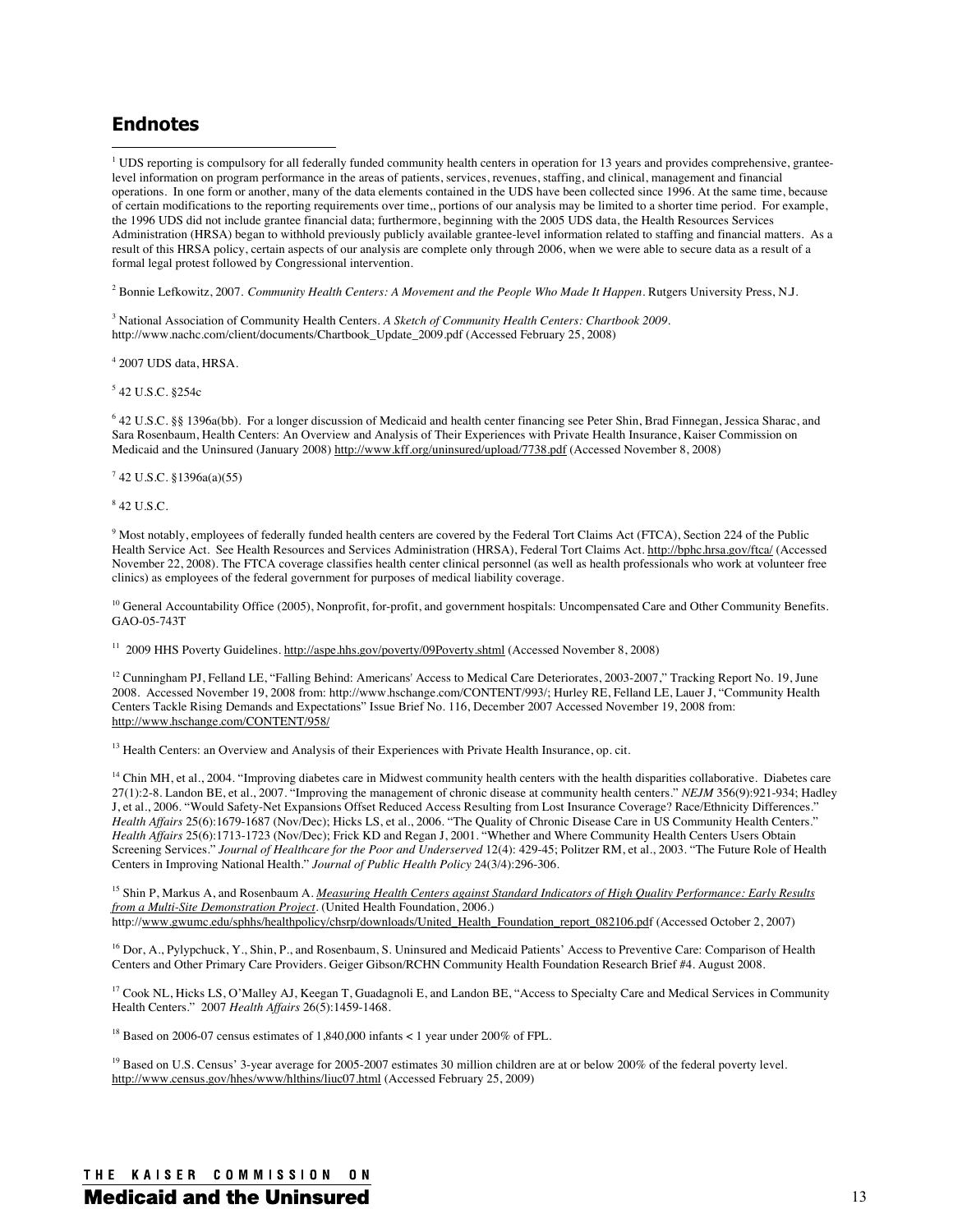<sup>20</sup> Hadley J, Cunningham P, and Hargraves JL, "Would safety-net expansions offset reduced access resulting from lost insurance coverage? Race/Ethnicity differences." 2006 *Health Affairs* 25(6): 1679-1687; O'Malley AS, et al. "Health center trends, 1994-2001: What do they portend for the federal growth initiative/" 2005 *Health Affairs* 24(2): 465-472; Shi L, et al., "America's health centers: Reducing racial and ethnic disparities in perinatal care and birth outcomes." 2004 *Health Services Research* 39(6/Part I): 1881-1901; Shin P, et al., 2003. *Reducing Racial and Ethnic Health Disparities: Estimating the Impact of Community Health Centers on Low Income Communities.* (National Association of Community Health Centers, Washington, D.C.)

<sup>21</sup> Health Centers: An Overview and Analysis of Their Experiences with Private Health Insurance, op. cit.

22 Health centers served 5 million patients in 1980.

23 C. Sia et al., "History of the Medical Home Concept," *Pediatrics* 113, no. 5 Supp. (2004): 1473–1478.

<sup>24</sup> Beal AC, Doty MM, Hernandez SE, Shea KK, Davis K, "Closing the Divide: How Medical Homes Promote Equity in Health Care: Results From The Commonwealth Fund 2006 Health Care Quality Survey" http://www.commonwealthfund.org/usr\_doc/1035\_Beal\_closing\_divide\_medical\_homes.pdf?section=4039 (Accessed November 18, 2008)

25 National Academy for State Health Policy, "Strategies States Can Use to Support the Infrastructure of a Medical Home." *State Health Policy Briefing*, May 2008

<sup>26</sup> See, for example, Davis, K. and Schoen, C. (1977) Health and the War on Poverty *(Brookings Institution Press, Washington D.C.; Starfield, B, et al. (1994). Costs vs. quality in different types of primary care settings.* JAMA Association, *272(24), 1903-1908; Proser, M. (2005). Deserving the Spotlight: Health Centers Provide High-Quality and Cost-Effective Care.* J Ambul Care Mgmt*. 28(4): 321-330.* 

<sup>27</sup> Cunningham, Peter J., and Jessica H. May, *A Growing Hole in the Safety Net: Physician Charity Care Declines Again*, Tracking Report No. 13, Center for Studying Health System Change, Washington, D.C. (March 2006)

<sup>28</sup> Bindman AB, Chattopadhyay A, Auerback GM, "Interruptions in Medicaid Coverage and risk for Hospitalization for Ambulatory Care Sensitive Conditions. *Annals of Internal Medicine.* 2008; 149(12): 854-860. Shin P and Finnegan B, 2007 Update on the Status of the Medicaid Prospective Payment System in States. *State Policy Report #17.* National Association of Community Health Centers. Hawkins D, Proser M, Schwartz R, "Health Reform and Healthcar eHomes:Role of Community Health Centers." *Harvard Health Policy Review* 2007;8(2)53-65

29 Shields S, Shin P, et al., Adoption Of Health Information Technology In Community Health Centers: Results Of A National Survey *Health Aff*., September 1, 2007; 26(5): 1373 - 1383.

 $30$  The data will be required beginning in the 2008 UDS reporting system.

31 Shin, P. Finnegan, B., Rosenbaum, S. *How Does Investment in Community Health Centers Affect the Economy? Geiger Gibson/RCHN Community Health Foundation Research Collaborative. Research Brief #1.* February 2008

 $32$  Public Law 110-355 (110<sup>th</sup> Cong. 2d Sess.)

 $33$  Public Law 111-3 (111<sup>th</sup> Congress, 1<sup>st</sup> Sess.)

34 For a full discussion of CHIP, see Georgetown Center for Children and Families, *The Children's Health Insurance Program Reauthorization of 2009* http://ccf.georgetown.edu/index/cms-filesystem-

action?file=ccf%20publications/federal%20schip%20policy/ccf%20chip%20summary%202-13.pdf (Accessed February 28, 2009).

35 Id., p. 11

<sup>36</sup> Based on U.S. Census' 3-year average for 2005-2007 estimates 5.5 million uninsured children at or below 200% of the federal poverty level. http://www.census.gov/hhes/www/hlthins/liuc07.html (Accessed February 25, 2009)

 $37$  The CBO cost estimates for the House version of H.R. 2 contains no mention of the provision. http://www.cbo.gov/ftpdocs/99xx/doc9963/hr2.pdf (Accessed February 28, 2009). Informal estimates appear to be around \$20 million annually. Discussions by the authors with NACHC staff, February 2009.

 $38$  Public Law 111-5 (111<sup>th</sup> Cong. 1<sup>st</sup> Sess.)

<sup>39</sup> For an overview of ARRA and key provisions affecting health centers see Sara Rosenbaum et. al., An Overivew of Major Provisions Contained in the American Recovery and Reinvestment Act of 2009 (George Washington University) http://www.gwumc.edu/sphhs/departments/healthpolicy/chsrp/ARRA-Health-Care-Provision-Side-by-Side.cfm (Accessed February 28, 2009)

40 Alexandra Shields, et al., 2007. Adoption of Health Information Technology in Community Health Centers: Results of a National Survey, *Health Affairs* 26:5, 1373-1383